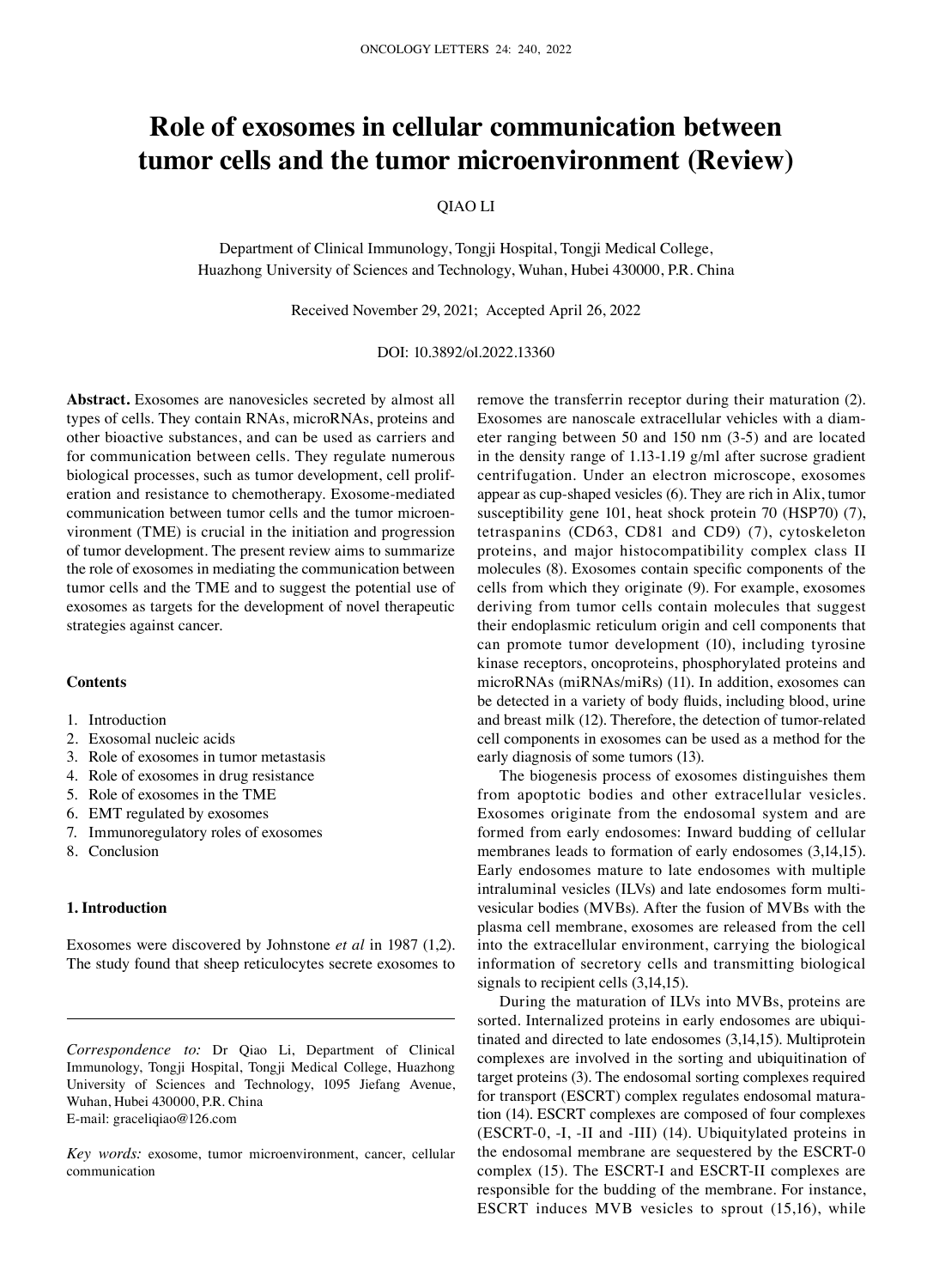Rab proteins regulate intracellular vesicle transport (17). Furthermore, there are a variety of proteins involved in this process, including Rab GTPases (Rab11, Rab35, Rab27A and Rab 27b), which are involved in the formation of exosomes (17,18).

## **2. Exosomal nucleic acids**

Exosomes can be secreted by reticulocytes (1), dendritic cells (19), macrophages (7) and epithelial cells (7). The double‑layered membrane protects exosomal RNAs from being digested by RNA enzymes in the plasma or other body fluids (20). Therefore, exosomes can be used as tumor biomarkers for early diagnosis (20). For example, in gastric cancer, exosomal long noncoding RNA 152 can be used as a potential biological marker (21). Furthermore, miRNAs in circulating exosomes can be used as biomarkers for the screening and diagnosis of lung cancer (22) and several exosomal biomarkers have been reported in a prostate cancer study (23). Therefore, the identification of tumor exosomal RNAs has become a potential diagnostic tool.

Exosomes are known to contain a considerable number of functional messenger RNAs (mRNAs) and miRNAs (24). Exosomes from breast cancer, colorectal cancer and leukemia cells contain human telomerase reverse transcriptase (hTERT) mRNA (25). When these exosomes are absorbed by fibroblasts, they can promote the construction of a tumor metastatic environment by promoting the proliferation and survival of fibroblasts (25). Gutkin *et al* (25) reported that human tumor cells‑derived exosomes can transfer hTERT transcriptional mRNA to telomerase‑negative fibroblasts. The delivered mRNA can be translated into a protein, which renders the recipient cells telomerase‑positive. This was the first study to report that exosomes can transfer the transcriptional mRNA of hTERT.

Exosomes from chronic lymphocytic leukemia (CLL) cells promote the proliferation of stromal cells by secreting miR‑202‑3p into human bone marrow cells (26). When CLL-exosomes, derived either from CLL cell culture supernatants or plasma from patients with CLL, were co‑cultured with human stromal cells, the latter could accept these exosomes, resulting in the promotion of their proliferation associated with the induction of c-Fos expression (26). These exosomes are rich in small RNAs, particularly hsa-mir-202-3p, which can enhance the Hedgehog signal transduction pathway, thus promoting the proliferation of recipient cells (26). miR‑9 transported by tumor cell‑derived exosomes can promote endothelial cell migration and angiogenesis through the Janus kinase/signal transducer and activator of the transcription signaling pathway (27).

#### **3. Role of exosomes in tumor metastasis**

Increasing evidence shows that exosomes serve an important role in intercellular communication (28,29). Exosomes transfer proteins, mRNAs and miRNAs to receptive cells, resulting in the regulation of a variety of functions, including immunoregulation, matrix remodeling, growth factor delivery and oncoprotein transfer (28,30‑32). The tumor microenvironment (TME) is composed of tumor-associated fibroblasts, osteoblasts and immune cells. The TME can promote the proliferation of tumor cells and confers resistance to chemotherapy (33). Exosomes can regulate multiple biological behaviors of tumor cells, as shown in Fig. 1. Furthermore, exosomal miRNAs, mRNA, proteins and other functional molecules are accepted by the stromal cells in the TME where they exert regulatory effects (34).

Exosomes from the breast cancer microenvironment can promote breast cancer cell metastasis through the Wnt plane cell polarity (PCP) signal (35). During breast cancer cell metastasis, exosomes can promote tumor metastasis via the Wnt PCP pathway, which is different from the classical Wnt signaling pathway (35). Hood *et al* (30) found that exosomes secreted by melanoma cells prepare sentinel lymph nodes for tumor cell metastasis as tumor cells are more likely to metastasize to a site with abundant melanoma exosomes. Bone marrow progenitor cells are permanently 'educated' by exosomes from highly invasive melanoma cells through the receptor tyrosine kinase, MET, to promote the invasion and metastasis of primary tumor cells (36). The receptor tyrosine kinase MET transforms bone marrow precursor cells into an angiogenesis‑promoting phenotype, which expresses c‑kit, receptor tyrosine kinase EGF‑like domains 2 and Met (36). The inhibition of exosomal Met expression can weaken the metastasis that is promoted by bone marrow progenitor cells (36).

Exosomes derived from lung cancer cells can promote epithelial-to-mesenchymal transition (EMT) (37). When serum-derived exosomes from patients with advanced lung cancer are used to treat human bronchial epithelium, they can promote the EMT of the recipient cells (37). Exosomes from pancreatic cancer cells can induce the formation of the metastasis‑promoting microenvironment in the liver (38). Exosomes derived from gastric cancer cells can carry EGFR and regulate the microenvironment of the liver to promote the metastasis of gastric cancer cells (39). Exosomes isolated from the serum of patients with gastric cancer contain EGFR, while the exosomes derived from the serum of normal individuals do not (39). This indicates that the levels of the EGFR oncoprotein in the exosomes from the serum of patients with gastric cancer are associated with gastric cancer metastatic stages. The exosomes carrying the EGFR from the gastric cancer can be taken up by liver cells, which will further activate liver hepatocyte growth factor and prepare the premetastatic 'soil' for the gastric cancer (39).

#### **4. Role of exosomes in drug resistance**

Exosomes derived from tumor cells can promote the resis‑ tance of tumor cells to chemotherapeutic drugs via multiple mechanisms, such as carrying multidrug resistance (MDR) proteins or by secreting chemotherapeutic drugs (40). For example, exosomes can transfer drug resistance by secreting MDR proteins into recipient cells (41). Exosomes derived from 5T33 bone marrow stromal cells promote the proliferation of multiple myeloma cells and induce their resistance to bortezomib (42). Exosomes can mediate drug resistance by transporting drug resistance proteins. In prostate cancer, docetaxel resistance is associated with an increased secretion of exosomes (43). Exosomes secreted from docetaxel‑resistant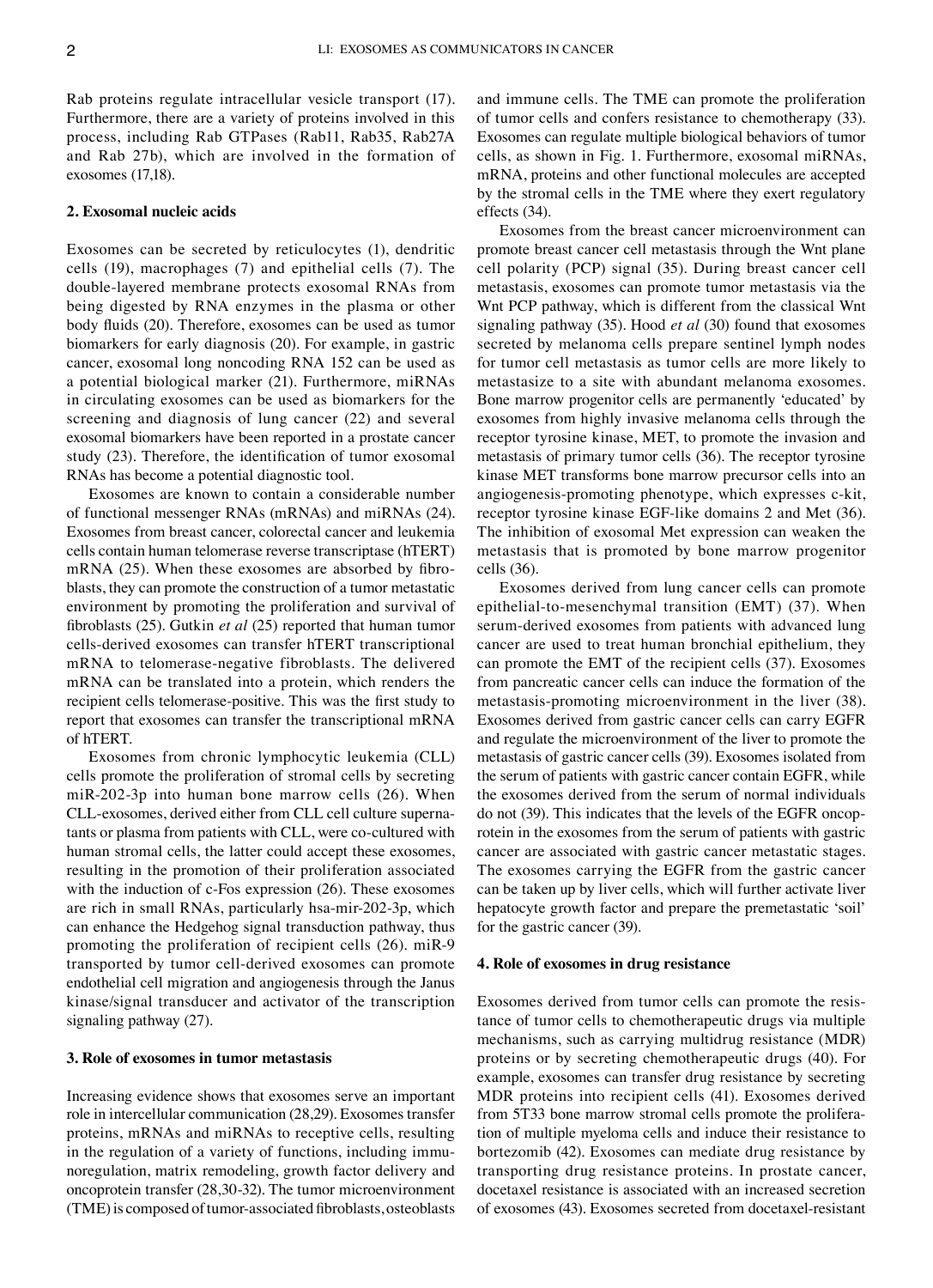

Figure 1. Exosomes can regulate multiple biological behaviors of tumor cells. 1, Exosomes released from tumor cells and the tumor microenvironment can promote angiogenesis. 2, Exosomes can prepare a premetastatic niche and promote cancer cell metastasis. 3, Exosomes can regulate immune responses by presenting antigens, promoting the differentiation of T cells toward T-regulatory cells. 4, Exosomes can regulate resistance to therapy of tumor cells. 5, Exosomes can activate the machinery of the EMT. EMT, Epithelial-to-mesenchymal transition.

prostate cancer cells can confer docetaxel resistance to docetaxel-sensitive prostate cancer cells by transporting P‑glycoprotein in the exosomes (43). Exosomes can have countertherapeutic effects by binding to chemotherapy drugs. In breast cancer, HER‑2‑overexpressing exosomes can resist the therapeutic effect of trastuzumab. Exosomes secreted by HER2-overexpressing SK-BR-3 and br-474 breast cancer cells can bind to trastuzumab. In the early stage of breast cancer, the binding level of exosomes isolated from the patients is lower than that of patients at late stages of the disease (44). In ovarian cancer cisplatin‑resistant cells, cisplatin can promote the development of drug resistance through exosomes (45). When the cells were treated with cisplatin, the exosomes from cisplatin‑resistant ovarian cancer cells contained 2.6 times more cisplatin compared with those from cisplatin-sensitive ovarian cancer cells (45). The levels of the cisplatin transporters, multidrug resistance‑associated protein 2, ATPase copper transporting  $α$  and ATPase copper transporting  $β$ , were also higher in the exosomes from the resistant cells compared with those from the sensitive cells (45). Exosomes can induce drug resistance of tumor cells via the efflux of chemotherapeutic drugs. Exosomes released from human ovarian carcinoma cells can export cisplatin via exosomes(45). Exosomes can also mediate chemotherapy resistance through priming cancer stem cells (CSCs) (46). Hu *et al* (46) revealed that cancer‑associated fibroblast (CAF)‑derived exosomes promote the chemoresistance of colorectal cancer cells by priming CSCs. Drug‑sensitive cells can be transformed to

drug resistant by acquiring exosomes from chemoresistant cells. In breast cancer, drug resistance can be transferred by glutathione S‑transferase P1 (GSTP1)‑containing exosomes. GSTP1 can conjugate with glutathione and detoxify chemotherapy drugs (47). Chemosensitive breast cancer cells exhibit increased resistance to anticancer drugs after acquiring the exosomes from chemoresistant breast cancer cells (47). Additionally, the expression levels of GSTP1 in exosomes are associated with the clinical outcomes of patients with breast cancer (47).

# **5. Role of exosomes in the TME**

Tumor-related fibroblasts are the most important cells in the TME (48). There are a number of theories regarding the formation of tumor fibroblasts, such as the differentiation from myofibroblasts to fibroblasts, the transdifferentiation of epithelial cells and endothelial cells to fibroblasts via EMT, or the transdifferentiation of mesenchymal stem cells (MSCs) to fibroblasts (49). Exosomes can transfer miR‑9 to human breast fibroblasts and transform them into tumor-related fibroblasts (50). Tumor-derived exosomes can increase transforming growth factor‑β (TGF‑β) expression and signals in mesenchymal cells (50). For example, exosomes from gastric, ovarian and breast cancer can transform MSCs into fibroblast-like cells, which is manifested by the increase in the levels of  $\alpha$ -smooth muscle actin ( $\alpha$ -SMA) and Smad2 phosphorylation (51‑53). Furthermore, exosomes derived from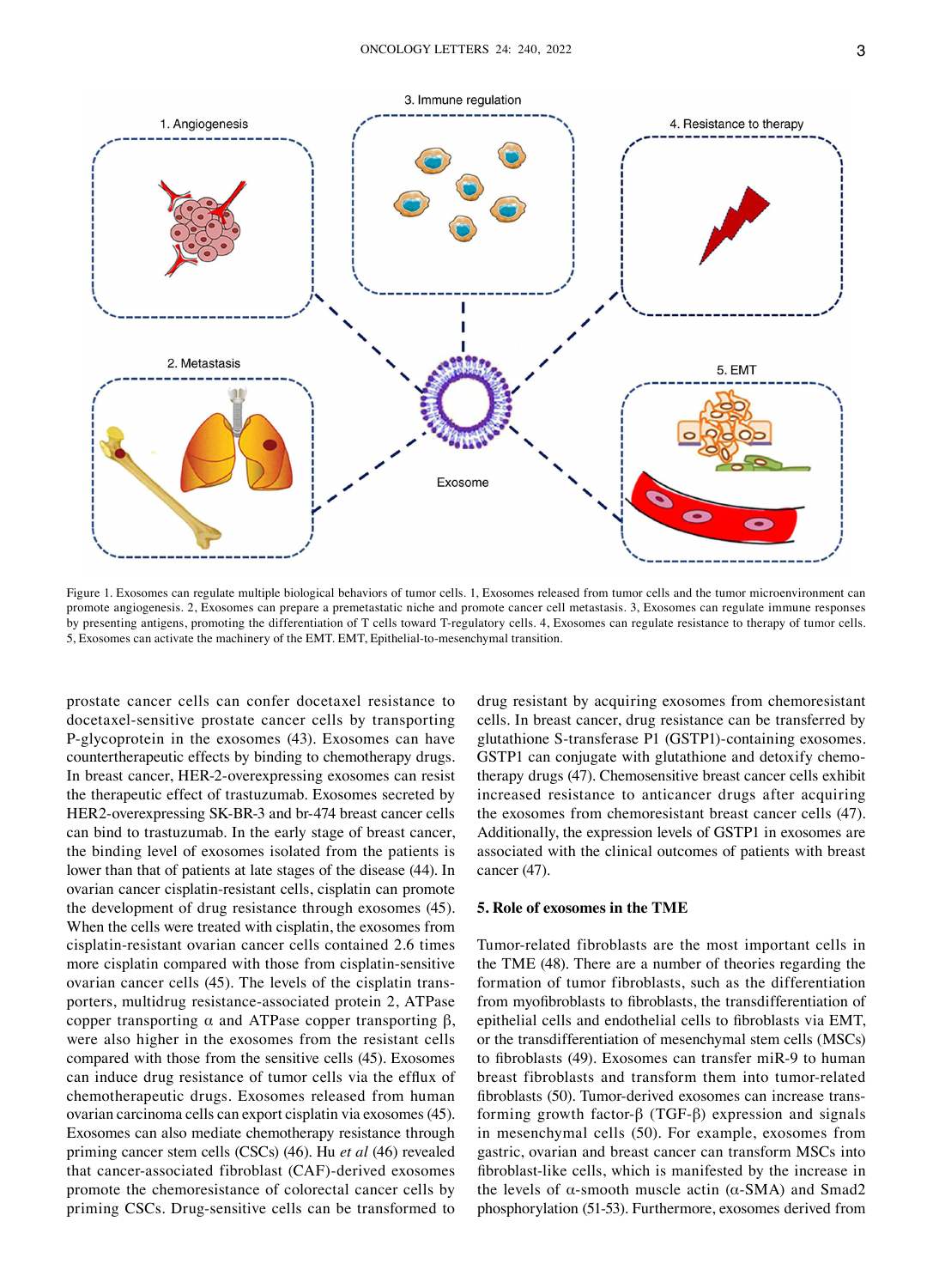gastric cancer cells can transform MSCs derived from cord blood into tumor-related fibroblasts (53). These studies demonstrated that exosomes promote tumor stromal cells to acquire tumor-promoting properties (51-53).

As the soil of tumor cell proliferation, the TME regulates the proliferation, metastasis and vascular growth of tumor cells (54). The TME is rich in mesenchymal cells, fibroblasts, endothelial cells, extracellular matrix components, CAFs, and immune cells, including T lymphocytes, B lymphocytes, dendritic cells, macrophages and neutrophils (48). Exosomes can also promote tumor cell proliferation and angiogenesis (4). Vascular endothelial growth factor (VEGF) (55), fibroblast growth factor, TGF (56), platelet‑derived growth factor and IL‑8 can be used as exosomal proteins to promote the angiogenesis of target cells (57). The exosome‑mediated interaction between chronic myeloid leukemia cells and human bone marrow stromal cells can promote the survival of IL‑8‑dependent leukemia cells(57). Chronic myeloid leukemia cells secrete exosomes to stimulate the secretion of IL‑8 from bone marrow stromal cells, resulting in the regulation of angiogenesis and lymphocyte survival (57). Zhu *et al* (58) reported that exosomes from human bone marrow MSCs can promote the expression of tumor VEGF and activate ERK1/2 *in vivo*, enhancing tumor cell proliferation.

Exosomes from breast cancer cells can transform adipose tissue-derived MSCs into fibroblast-like cells via the Smad signaling pathway (51). This process is associated with increased expression levels of  $\alpha$ -SMA, tumor-promoting factors TGF receptors I and II, stromal cell-derived factor 1 (SDF-1), VEGF, C-C motif chemokine ligand 5, and transglutaminases (51). Exosomes derived from ovarian cancer cells can also induce adipose tissue‑derived MSCs to obtain cells with functional characteristics of fibroblasts (52). During this process, the expression levels of  $\alpha$ -SMA, tumor-promoting factor SDF-1 and TGF- $\beta$  in the adipose tissue-derived MSCs also increase, correlating to the increase in the expression levels of TGF‑β receptor I and II (52).

Exosomes from the phosphorous cell carcinoma TME can increase the activity of the TGF‑β signaling pathway in squamous cell carcinoma (59). TGF‑β can activate Smad2 and Smad3 signaling pathways and regulate gene transcription by binding to the TGF‑β receptor (59). The exosomes from tumor stromal fibroblasts contain TGF‑β type II receptor (TβRII), a receptor component of TGF‑β (59). The transferred receptor component increases the TβRII and Smad2 phosphorylation levels in squamous cell carcinoma cells (59).

Exosomes secreted by CLL cells can induce stromal cells to transform into tumor-associated fibroblasts (57). Paggetti *et al* (57) revealed that when PKH67 fluorescence‑labeled CLL cells were co‑cultured with MSCs and endothelial cells from the bone marrow, the exosomes from the CLL cells were absorbed by the stromal cells. This event was also associated with the transfer of miRNAs and proteins into these recipient cells, resulting in the activation of their inflammatory signals, such as the NF‑κB signaling pathway, the transformation of chronic lymphocytic leukemia stromal cells into tumor‑related fibroblasts, the upregulation of the expression levels of genes encoding cytokines and chemokines (C‑X‑C motif chemokine ligand 1, IL6, IL34 and C‑C motif chemokine ligand 2) and migration‑related factors (intercellular adhesion molecule 1 and MMP1), and the induction of the proliferation and migration of these stromal cells (57). This study not only provided valuable evidence for the regulatory effect of exosomes on the TME but also indicated that tumor cells act on tumor stromal cells and induce the formation of tumor‑related fibroblasts (57). Webber *et al* (60) revealed that TGF‑β delivery by tumor exosomes was sufficient to transform fibroblasts into myofibroblasts. Myofibroblasts are activated during the process of wound healing and express  $\alpha$ -SMA. Myofibroblasts can be activated in the stroma of solid cancer and support the metastasis of cancer cells (61,62).

#### **6. EMT regulated by exosomes**

EMT is one of the key mechanisms for malignant cells to achieve metastasis (63). When tumor cells undergo EMT, the cells lose epithelial cell traits and acquire a mesenchymal phenotype, especially the hummingbird phenotype (63). Cancer cells that underwent EMT would exhibit downregulated E‑cadherin expression and exhibit upregulated expression levels of N‑cadherin, twist, snail and vimentin (63). Tumor cells acquire a migratory ability, invade tissues and vessels, and are transported by the circulation, which facilitates the remote colonization of other tissues (63). Exosomes can have robust impacts in the activation of the EMT machinery (64).

Exosomes can deliver oncogenes to the receipt cells to promote EMT and stem cell traits (65). For example, latent membrane protein 1 can be transported to the receipt cells by exosomes (65). Exosomes can also deliver miRNAs to recipient cells (66). For instance, exosomes can deliver miRNA to recipient cells to promote liver cancer EMT and metastasis (66). CAFs can enhance the EMT of oral cancer cells via delivery of miR‑34a‑5p by exosomes; miR‑34a‑5p in the exosome will activate EMT by the AKT/GSK-3β/β-catenin signaling pathway (67). By taking up the exosomal miRNA that was secreted in the tumor environment, the oral cancer cells increase their metastatic ability.

Hypoxic bone marrow MSC‑derived exosomal miRNAs promote metastasis of lung cancer cells via a STAT3‑induced EMT (68). Zhang *et al* (68) reported that exosomes derived from hypoxic bone marrow MSCs can be taken up by lung cancer cells, which activates STAT3 signaling and induces EMT in recipient cells, These plasma exosomes containing miRNA in the patients with lung cancer also showed a diagnostic value (68).

Cancer-derived exosomes can transfer miRNAs to macrophages to induce their M2 polarization and activate EMT in recipient cells(69). In colon cancer, exosomes derived from colon cancer cells can promote the polarization of macrophages into an M2 phenotype (69). Colorectal cancer cells deliver exosomes to macrophages and promote the upregulation of miRNA-106b-5p (miR‑106b) in macrophages (69). This process further activates the PI3Kγ/AKT/mTOR signaling cascade in macrophages, prompting them to polarize into an M2 phenotype (69). The polarized M2 macrophages will further promote the EMT and metastasis of colorectal cancer cells(69). CSCs of clear cell renal cell carcinoma (CCRCC) contain integrin CD103, which can be transported to cancer cells by activating EMT through PTEN targeting (70). Bioactive miR‑19b‑3p is transported to recipient cells by cancer stem cell‑derived exosomes, where miR‑19b‑3p activates CCRCC EMT by targeting PTEN (70). miRNAs are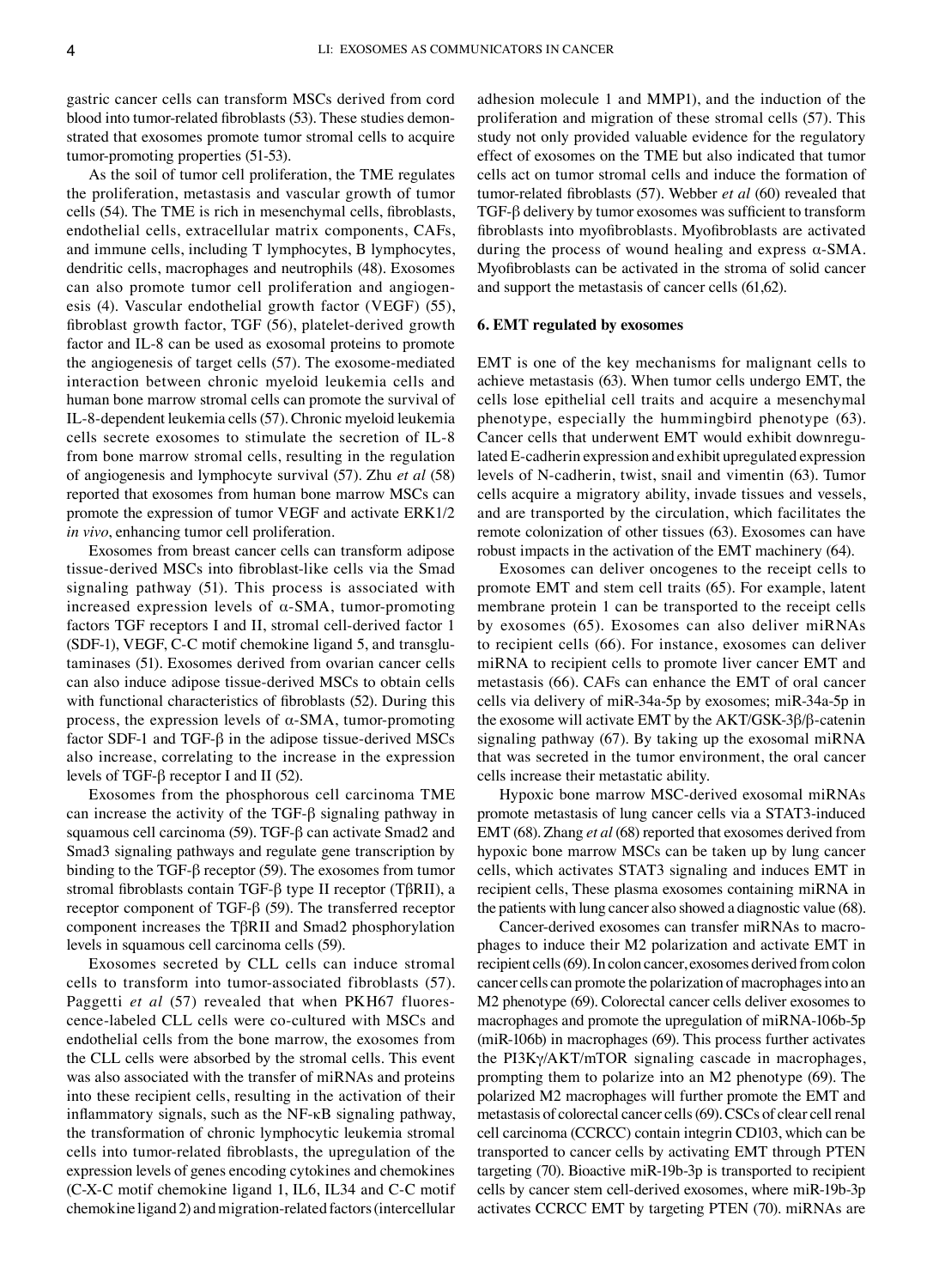

Tumor microenvironment

Figure 2. Exosomes as communicators between cancer cells and the tumor environment. Exosomes derived from cells in the tumor microenvironment, including macrophages, dendritic cells and cancer stem cells, can regulate the multiple functions of cancer cells.

small non-coding single-stranded RNA molecules with a length of 22 nucleotides; miRNAs can regulate gene expression at the post‑transcriptional level (71). Sun *et al* (72) reported that exosomes derived from colorectal cancer cells express high levels of miR‑335‑5p, which is transported to colorectal cells to promote EMT and migration of the recipient cells by the RAS p21 protein activator 1.

#### **7. Immunoregulatory roles of exosomes**

Exosomes from the TME can serve immunoregulatory roles in the communication of cancer cells (73) Exosomes can circumvent immune defenses to cancer cells through multiple mechanisms (74). Exosomes can promote an immunosuppressive environment through expanding the pool of CD4+/CD25+ regulatory T cells (75). They can also inhibit the proliferation of immune cells (53). For example, tumor-derived exosomes can induce the apoptosis of tumor activated CD8+ T lymphocytes (76). Exosomes derived from dendritic cells can directly present antigen to T cells (77,78). Exosomes derived from dendritic cells contain functional major histocompatibility complex (MHC)‑peptide complexes, which can be presented on their surface and transferred to recipient cells (79). Exosomes carrying MHC‑peptide complexes can be captured, processed and presented by antigen-presenting cells (APCs) (79).

Tumor antigens can be transferred by exosomes to antigen presenting cells, including macrophages and dendritic cells, after phagocytosis of exosomes by APCs and release of the exosomal antigens into the cytoplasm of APCs (80). For example, HSPs (HSP70‑80) can be transferred to dendritic cells by exosomes and induces CD8+ T cell activation (81).

Exosomal antigen presentation to T cells can also occur indirectly. For instance, 'cross-dressing' involves the delivery of MHC‑peptide complexes to antigen presenting cells through the fusion of antigen-presenting cells with exosomes derived from dendritic cells (82). This study has demonstrated the activation of CD4+ T cells *in vivo* following injection of exosomes carrying antigens (82). With the presence of MHC class II‑negative but T cell costimulatory molecules‑positive dendritic cells, antigen‑bearing exosomes can activate T cells *in vitro* (82). This indicates that peptide-MHC complexes can be exchanged by exosomes, and presented to T cells to initiate an adaptive immune response (82).

#### **8. Conclusion**

The interaction between tumor cells and the TME is mediated by exosomes. The role of tumor cells and the TME is not a one‑way information transfer but a two‑way information exchange (29). Exosomes as communicators between cancer cells and the tumor environment are shown in Fig. 2. The targeted killing of tumor cells is not sufficient for the treatment of tumors. The TME is vital in tumor occurrence, and thus, has gained attention. Exosomes are messengers between tumor cells and the TME. Therefore, exosomes can be used as tools for the development of novel therapeutic strategies (83).

At present, researchers can trace exosomes, for example through the use of labeling tetraspanins, including CD63, CD9 and CD82, which can also help visualize the interaction between exosomes and tumor stromal cells. Researchers can use a technique based on the Cre recombinase-locus of X (cross)‑over in P1 system to label exosome transportation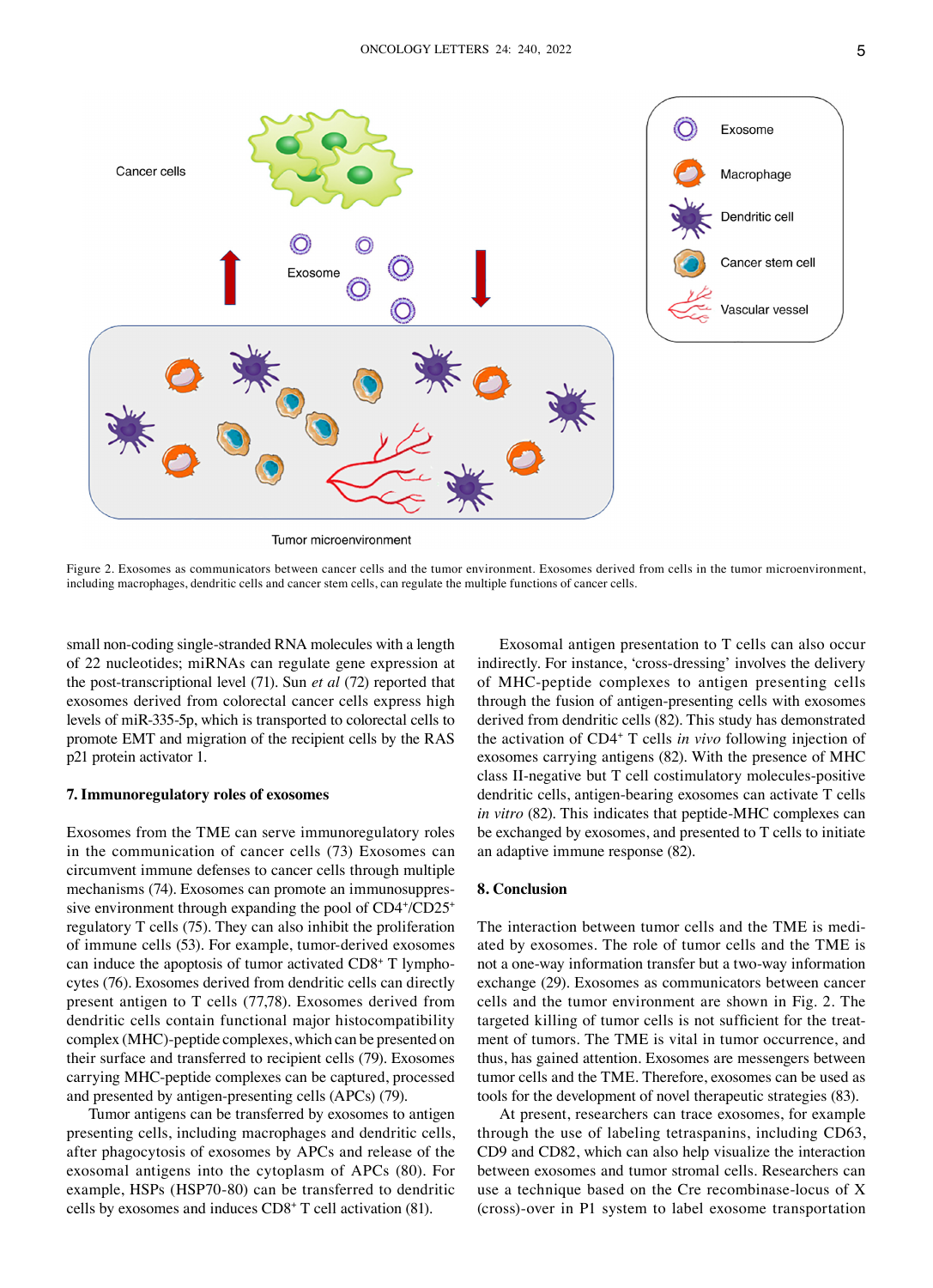by immunofluorescent signals (84). When the exosomes are released by cells expressing the Cre recombinase, they are absorbed by Cre reporter cells, and the latter can display fluorescence signals. Based on this technique, researchers can track exosomes *in vivo* and *in vitro* (84).

The interaction between exosomes and the TME regulates all aspects of tumor development, including the promotion of tumor cell proliferation, the enhancement of stromal cell transformation, the induction of tolerance of tumor cells to chemotherapeutic drugs and the promotion of distant metastasis (54). Participation of exosomes in all aspects of tumor biological mechanisms makes them good targets for antitumor treatment. Blocking the production and release of exosomes and their uptake by receptor cells may be an alternative treatment strategy for the development of an antitumor treatment that targets exosomes.

## **Acknowledgements**

Not applicable.

## **Funding**

No funding was received.

## **Availability of data and materials**

Not applicable.

## **Authors' contributions**

QL wrote, read and approved the final manuscript. Data authentication is not applicable.

#### **Ethics approval and consent to participate**

Not applicable.

#### **Patient consent for publication**

Not applicable.

## **Competing interests**

The authors declare that they have no competing interests.

## **References**

- 1. Johnstone RM, Adam M, Hammond JR, Orr L and Turbide C: Vesicle formation during reticulocyte maturation. Association of plasma membrane activities with released vesicles (exosomes). Biol Chem 262: 9412-9420, 1987.
- 2. Johnstone RM: Revisiting the road to the discovery of exosomes. Blood Cells Mol Dis 34: 214‑219, 2005.
- 3. Colombo M, Raposo G and Théry C: Biogenesis, secretion, and intercellular interactions of exosomes and other extracellular vesicles. Annu Rev Cell Dev Biol 30: 255‑289, 2014.
- 4. Kalluri R: The biology and function of exosomes in cancer. J Clin Invest 126: 1208‑1215, 2016.
- 5. Kahlert C, Melo SA, Protopopov A, Tang J, Seth S, Koch M, Zhang J, Weitz J, Chin L, Futreal A and Kalluri R: Identification of double‑stranded genomic DNA spanning all chromosomes with mutated KRAS and p53 DNA in the serum exosomes of patients with pancreatic cancer. J Biol Chem 289: 3869‑3875, 2014.
- 6. Escola JM, Kleijmeer MJ, Stoorvogel W, Griffith JM, Yoshie O and Geuze HJ: Selective enrichment of tetraspan proteins on the internal vesicles of multivesicular endosomes and on exosomes secreted by human B‑lymphocytes. J Biol Chem 273: 20121‑20127, 1998.
- 7. Vlassov AV, Magdaleno S, Setterquist R and Conrad R: Exosomes: Current knowledge of their composition, biological functions, and diagnostic and therapeutic potentials. Biochim Biophys Acta 1820: 940‑948, 2012.
- 8. Bobrie A, Colombo M, Krumeich S, Raposo G and Théry C: Diverse subpopulations of vesicles secreted by different intracellular mechanisms are present in exosome preparations obtained by differential ultracentrifugation. J Extracell Vesicles 1, 2012.
- 9. Théry C, Boussac M, Véron P, Ricciardi‑Castagnoli P, Raposo G, Garin J and Amigorena S: Proteomic analysis of dendritic cell‑derived exosomes: A secreted subcellular compartment distinct from apoptotic vesicles. JImmunol 166: 7309‑7318, 2001.
- 10. Chen H, Chengalvala V, Hu H and Sun D: Tumor‑derived exosomes: Nanovesicles made by cancer cells to promote cancer metastasis. Acta Pharm Sin B 11: 2136‑2149, 2021.
- 11. Raulf N, Lucarelli P, Thavaraj S, Brown S, Vicencio JM, Sauter T and Tavassoli M: Annexin A1 regulates EGFR activity and alters EGFR‑containing tumour‑derived exosomes in head and neck cancers. Eur J Cancer 102: 52‑68, 2018.
- 12. Dai J, Su Y, Zhong S, Cong L, Liu B, Yang J, Tao Y, He Z, Chen C and Jiang Y: Exosomes: Key players in cancer and potential therapeutic strategy. Signal Transduct Target Ther 5: 145, 2020.
- 13. Sun W, Luo JD, Jiang H and Duan DD: Tumor exosomes: A double-edged sword in cancer therapy. Acta Pharmacol Sin 39: 534‑541, 2018.
- 14. Wollert T and Hurley JH: Molecular mechanism of multivesicular body biogenesis by ESCRT complexes. Nature 464: 864‑869, 2010.
- 15. Raiborg C and Stenmark H: The ESCRT machinery in endosomal sorting of ubiquitylated membrane proteins. Nature 458: 445‑452, 2009.
- 16. Michelet X, Djeddi A and Legouis R: Developmental and cellular functions of the ESCRT machinery in pluricellular organisms. Biol Cell 102: 191‑202, 2010.
- 17. Bhuin T and Roy JK: Rab proteins: The key regulators of intracellular vesicle transport. Exp Cell Res 328: 1‑19, 2014.
- 18. Ostrowski M, Carmo NB, Krumeich S, Fanget I, Raposo G, Savina A, Moita CF, Schauer K, Hume AN, Freitas RP, *et al*: Rab27a and Rab27b control different steps of the exosome secre‑ tion pathway. Nat Cell Biol 12: 19‑30, 1‑13, 2010.
- 19. Chaput N, Flament C, Viaud S, Taieb J, Roux S, Spatz A, André F, LePecq JB, Boussac M, Garin J, *et al*: Dendritic cell derived‑exosomes: Biology and clinical implementations. J Leukoc Biol 80: 471‑478, 2006.
- 20. Li W, Li C, Zhou T, Liu X, Liu X, Li X and Chen D: Role of exosomal proteins in cancer diagnosis. Mol Cancer 16: 145, 2017.
- 21. Li Q, Shao Y, Zhang X, Zheng T, Miao M, Qin L, Wang B, Ye G, Xiao B and Guo J: Plasma long noncoding RNA protected by exosomes as a potential stable biomarker for gastric cancer. Tumour Biol 36: 2007‑2012, 2015.
- 22. Smolarz M and Widlak P: Serum exosomes and their miRNA load-a potential biomarker of lung cancer. Cancers (Basel) 13: 1373, 2021.
- 23. Lorenc T, Klimczyk K, Michalczewska I, Słomka M, Kubiak‑Tomaszewska G and Olejarz W: Exosomes in prostate cancer diagnosis, prognosis and therapy. Int J Mol Sci 21: 2118, 2020.
- 24. Zhang J, Li S, Li L, Li M, Guo C, Yao J and Mi S: Exosome and exosomal microRNA: Trafficking, sorting, and function. Genomics Proteomics Bioinformatics 13: 17‑24, 2015.
- 25. Gutkin A, Uziel O, Beery E, Nordenberg J, Pinchasi M, Goldvaser H, Henick S, Goldberg M and Lahav M: Tumor cells derived exosomes contain hTERT mRNA and transform nonmalignant fibroblasts into telomerase positive cells. Oncotarget 7: 59173‑59188, 2016.
- 26. Farahani M, Rubbi C, Liu L, Slupsky JR and Kalakonda N: CLL exosomes modulate the transcriptome and behaviour of recipient stromal cells and are selectively enriched in miR‑202‑3p. PLoS One 10: e0141429, 2015.
- 27. Zhuang G, Wu X, Jiang Z, Kasman I, Yao J, Guan Y, Oeh J, Modrusan Z, BaisC, Sampath D and Ferrara N: Tumour‑secreted miR-9 promotes endothelial cell migration and angiogenesis by activating the JAK‑STAT pathway. EMBO J 31: 3513‑3523, 2012.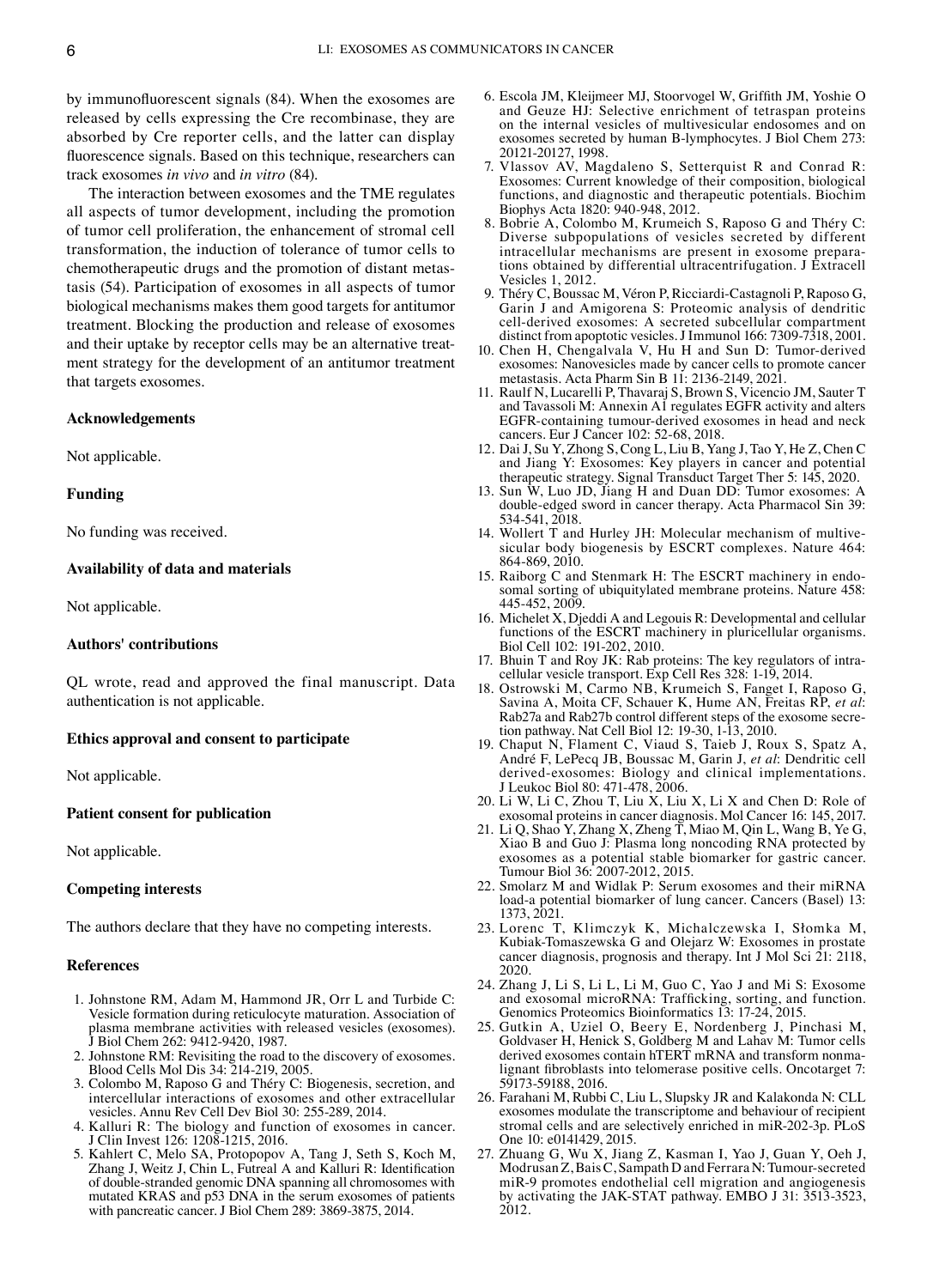- 28. Mathivanan S, Ji H and Simpson RJ: Exosomes: Extracellular organelles important in intercellular communication. J Proteomics 73: 1907‑1920, 2010.
- 29. Kharaziha P, Ceder S, Li Q and Panaretakis T: Tumor cell-derived exosomes: A message in a bottle. Biochim Biophys Acta 1826:
- 103-111, 2012.<br>30. Hood JL, San RS and Wickline SA: Exosomes released by melanoma cells prepare sentinel lymph nodes for tumor metastasis. Cancer Res 71: 3792‑3801, 2011.
- 31. Luga V and Wrana JL: Tumor‑stroma interaction: Revealing fibroblast-secreted exosomes as potent regulators of Wnt-planar cell polarity signaling in cancer metastasis. Cancer Res 73: 6843‑6847, 2013.
- 32. Nogués L, Benito-Martin A, Hergueta-Redondo M and Peinado H: The influence of tumour-derived extracellular vesicles on local and distal metastatic dissemination. Mol Aspects Med 60: 15‑26, 2018.
- 33. Hanahan D and Weinberg RA: Hallmarks of cancer: The next generation. Cell 144: 646‑674, 2011.
- 34. Maia J, Caja S, Strano Moraes MC, Couto N and Costa‑Silva B: Exosome-based cell-cell communication in the tumor microenvironment. Front Cell Dev Biol 6: 18, 2018.
- 35. Luga V, Zhang L, Viloria‑Petit AM, Ogunjimi AA, Inanlou MR, Chiu E, Buchanan M, Hosein AN, Basik M and Wrana JL: Exosomes mediate stromal mobilization of autocrine Wnt‑PCP signaling in breast cancer cell migration. Cell 151: 1542-1556, 2012.
- 36. Peinado H, Alečković M, Lavotshkin S, Matei I, Costa‑Silva B, Moreno‑Bueno G, Hergueta‑Redondo M, Williams C, García‑Santos G, Ghajar C, *et al*: Melanoma exosomes educate bone marrow progenitor cells toward a pro‑metastatic phenotype through MET. Nat Med 18: 883‑891, 2012.
- 37. Rahman MA, Barger JF, Lovat F, Gao M, Otterson GA and Nana‑Sinkam P: Lung cancer exosomes as drivers of epithelial mesenchymal transition. Oncotarget 7: 54852-54866, 2016.
- 38. Costa-Silva B, Aiello NM, Ocean AJ, Singh S, Zhang H, Thakur BK, Becker A, Hoshino A, Mark MT, Molina H, et al: Pancreatic cancer exosomes initiate pre-metastatic niche formation in the liver. Nat Cell Biol 17: 816–826, 2015.
- 39. Zhang H, Deng T, Liu R, Bai M, Zhou L, Wang X, Li S, Wang X, Yang H, Li J, *et al*: Exosome‑delivered EGFR regulates liver microenvironment to promote gastric cancer liver metastasis. Nat Commun 8: 15016, 2017.
- 40. Mashouri L, Yousefi H, Aref AR, Ahadi AM, Molaei F and nisms in cancer metastasis and drug resistance. Mol Cancer 18: 75, 2019.
- 41. Torreggiani E, Roncuzzi L, Perut F, Zini N and Baldini N: Multimodal transfer of MDR by exosomes in human osteosar‑ coma. Int J Oncol 49: 189‑196, 2016.
- 42. Wang J, Hendrix A, Hernot S, Lemaire M, De Bruyne E, Van Valckenborgh E, Lahoutte T, De Wever O, Vanderkerken K and Menu E: Bone marrow stromal cell-derived exosomes as communicators in drug resistance in multiple myeloma cells. Blood 124: 555‑566, 2014.
- 43. Corcoran C, Rani S, O'Brien K, O'Neill A, Prencipe M, Sheikh R, Webb G, McDermott R, Watson W, Crown J and O'Driscoll L: Docetaxel-resistance in prostate cancer: Evaluating associated phenotypic changes and potential for resistance transfer via exosomes. PLoS One 7: e50999, 2012.
- 44. Ciravolo V, Huber V, Ghedini GC, Venturelli E, Bianchi F, Campiglio M, Morelli D, Villa A, Della Mina P, Menard S, et al: Potential role of HER2–overexpressing exosomes in countering trastuzumab-based therapy. J Cell Physiol 227: 658-567, 2012.
- 45. Safaei R, Larson BJ, Cheng TC, Gibson MA, Otani S, Naerdemann W and Howell SB: Abnormal lysosomal trafficking and enhanced exosomal export of cisplatin in drug-resistant human ovarian carcinoma cells. Mol Cancer Ther 4: 1595-1604, 2005.
- 46. Hu Y, Yan C, Mu L, Huang K, Li X, Tao D, Wu Y and Qin J: Fibroblast‑derived exosomes contribute to chemoresistance through priming cancer stem cells in colorectal cancer. PLoS One 10: e0125625, 2015.
- 47. Yang SJ, Wang DD, Li J, Xu HZ, Shen HY, Chen X, Zhou SY, Zhong SL, Zhao JH and Tang JH: Predictive role of GSTP1-containing exosomes in chemotherapy-resistant breast cancer. Gene 623: 5‑14, 2017.
- 48. Kim J and Bae JS: Tumor-associated macrophages and neutrophils in tumor microenvironment. Mediators Inflamm 2016: 6058147, 2016.
- 49. Xouri G and Christian S: Origin and function of tumor stroma fibroblasts. Semin Cell Dev Biol 21: 40‑46, 2010.
- 50. Baroni S, Romero‑Cordoba S, Plantamura I, Dugo M, D'Ippolito E, Cataldo A, Cosentino G, Angeloni V, Rossini A, Daidone MG and Iorio MV: Exosome‑mediated delivery of miR-9 induces cancer-associated fibroblast-like properties in human breast fibroblasts. Cell Death Dis 7: e2312, 2016.
- 51. Cho JA, Park H, Lim EH and Lee KW: Exosomes from breast cancer cells can convert adipose tissue‑derived mesenchymal stem cells into myofibroblast-like cells. Int J Oncol 40: 130-138, 2012.
- 52. Cho JA, Park H, Lim EH, Kim KH, Choi JS, Lee JH, Shin JW and Lee KW: Exosomes from ovarian cancer cells induce adipose tissue‑derived mesenchymal stem cells to acquire the physical and functional characteristics of tumor‑supporting myofibroblasts. Gynecol Oncol 123: 379‑386, 2011.
- 53. Gu J, Qian H, Shen L, Zhang X, Zhu W, Huang L, Yan Y, Mao F, Zhao C, Shi Y and Xu W: Gastric cancer exosomes trigger differentiation of umbilical cord derived mesenchymal stem cells to carcinoma‑associated fibroblasts through TGF‑β/Smad pathway. PLoS One 7: e52465, 2012.
- 54. Milane L, Singh A, Mattheolabakis G, Suresh M and Amiji MM: Exosome mediated communication within the tumor microenvironment. J Control Release 219: 278-294, 2015.
- 55. Han Y, Ren J, Bai Y, Pei X and Han Y: Exosomes from hypoxia‑treated human adipose‑derived mesenchymal stem cells enhance angiogenesis through VEGF/VEGF-R. Int J Biochem Cell Biol 109: 59‑68, 2019.
- 56. Li Z, Zeng C, Nong Q, Long F, Liu J, Mu Z, Chen B, Wu D and Wu H: Exosomal leucine‑rich‑alpha2‑glycoprotein 1 derived from non-small-cell lung cancer cells promotes angiogenesis via TGF‑β signal pathway. Mol Ther Oncolytics 14: 313‑322, 2019.
- 57. PaggettiJ, Haderk F, Seiffert M, Janji B, Distler U, Ammerlaan W, Kim YJ, Adam J, Lichter P, Solary E, *et al*: Exosomes released by chronic lymphocytic leukemia cells induce the transition of stromal cells into cancer‑associated fibroblasts. Blood 126: 1106‑1117, 2015.
- 58. Zhu W, Huang L, Li Y, Zhang X, Gu J, Yan Y, Xu X, Wang M, Qian H and Xu W: Exosomes derived from human bone marrow mesenchymal stem cells promote tumor growth in vivo. Cancer Lett 315: 28‑37, 2012.
- 59. Languino LR, Singh A, Prisco M, Inman GJ, Luginbuhl A, Curry JM and South AP: Exosome‑mediated transfer from the tumor microenvironment increases TGFβ signaling in squamous cell carcinoma. Am J Transl Res 8: 2432‑2437, 2016.
- 60. Webber J, Steadman R, Mason MD, Tabi Z and Clayton A: Cancer exosomes trigger fibroblast to myofibroblast differentia‑ tion. Cancer Res 70: 9621‑9630, 2010.
- 61. Olumi AF, Grossfeld GD, Hayward SW, Carroll PR, Tlsty TD and Cunha GR: Carcinoma‑associated fibroblasts direct tumor progression of initiated human prostatic epithelium. Cancer Res 59: 5002‑5011, 1999.
- 62. OrimoA, GuptaPB, SgroiDC, Arenzana‑SeisdedosF, DelaunayT, Naeem R, Carey VJ, Richardson AL and Weinberg RA: Stromal fibroblasts present in invasive human breast carcinomas promote tumor growth and angiogenesis through elevated SDF-1/CXCL12 secretion. Cell 121: 335‑348, 2005.
- 63. Bakir B, Chiarella AM, Pitarresi JR and Rustgi AK: EMT, MET, plasticity, and tumor metastasis. Trends Cell Biol 30: 764‑776, 2020.
- 64. Kim H, Lee S, Shin E, Seong KM, Jin YW, Youn H and Youn B: The emerging roles of exosomes as EMT regulators in cancer. Cells 9: 861, 2020.
- 65. Yoshizaki T, Kondo S, Wakisaka N, Murono S, Endo K, Sugimoto H, Nakanishi S, Tsuji A and Ito M: Pathogenic role of Epstein‑Barr virus latent membrane protein‑1 in the development of nasopharyngeal carcinoma. Cancer Lett 337: 1‑7, 2013.
- 66. Lin Q, Zhou CR, Bai MJ, Zhu D, Chen JW, Wang HF, Li MA, Wu C, Li ZR and Huang MS: Exosome-mediated miRNA delivery promotes liver cancer EMT and metastasis. Am J Transl Res 12: 1080‑1095, 2020.
- 67. Li YY, Tao YW, Gao S, Li P, Zheng JM, Zhang SE, Liang J and cells proliferation and metastasis via exosome–mediated paracrine miR‑34a‑5p. EbioMedicine 36: 209‑220, 2018.
- 68. Zhang X, Sai B, Wang F, Wang L, Wang Y, Zheng L, Li G, Tang J and Xiang J: Hypoxic BMSC‑derived exosomal miRNAs promote metastasis of lung cancer cells via STAT3‑induced EMT. Mol Cance 18: 40, 2019.